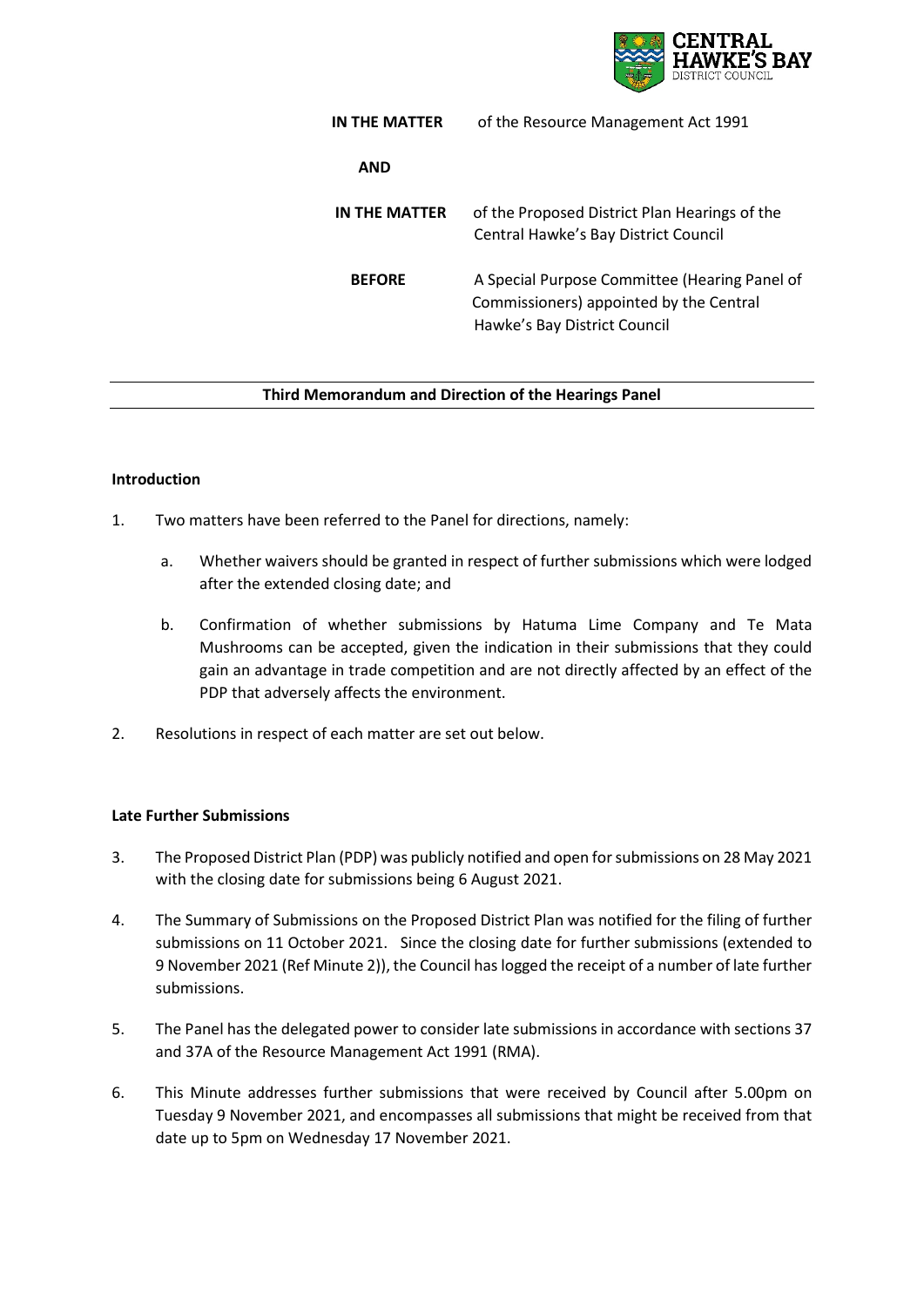### **Procedure for Receipt of Late Submissions**

- 7. In exercising our delegated authority to consider a waiver of time for the lodging of further submissions, the following provisions are relevant.
- 8. Section 37(1) RMA provides:

*37. Power of waiver and extension of time limits-*

*(1) A consent authority or local authority may, in any particular case, -*

*(a) extend a time period specified in this Act or in regulations, whether or not the time period has expired; or*

*(b) waive a failure to comply with a requirement under this Act, regulations, or plan for the time or method of service of documents …*

- 9. The Panel may therefore exercise discretion to receive further submissions made out of time by waiving, in those cases, the failure to comply with the deadline for the close of further submissions on the PDP.
- 10. The Panel cannot exercise this discretion until it has complied with the provisions of Section 37A if the Resource Management Act 1991 which states that a local authority must not waive compliance with a time limit in accordance with Section 37 unless it has taken into account:
	- *(a) The interests of any person who, in its opinion, may be directly affected by the … waiver; and*
	- *(b) The interests of the community in achieving adequate assessment of the effects of the proposal, policy statement, or plan; and*
	- *(c) Its duty under Section 21 to avoid unreasonable delay.*
- 11. Further, under Section 37A (6), a local authority must ensure that every person who, in its opinion, is directly affected by the waiver of compliance with the time limit is notified of the extension.

### **Analysis**

### **12. Interests of any person who may be directly affected by the waiver**

The interests of the persons who have made further submissions out of time will be served by the grant of a waiver, in that they will have the opportunity to have their views on submissions on the PDP considered by the Panel in due course.

No person is considered to be adversely affected by the grant of a waiver of time. Hearings are not scheduled to commence until 2022, and no person will be prejudiced in terms of their preparation for hearing by the acceptance of late further submissions. It is not considered that accepting further submissions up to 17 November will have any material effect on any other person.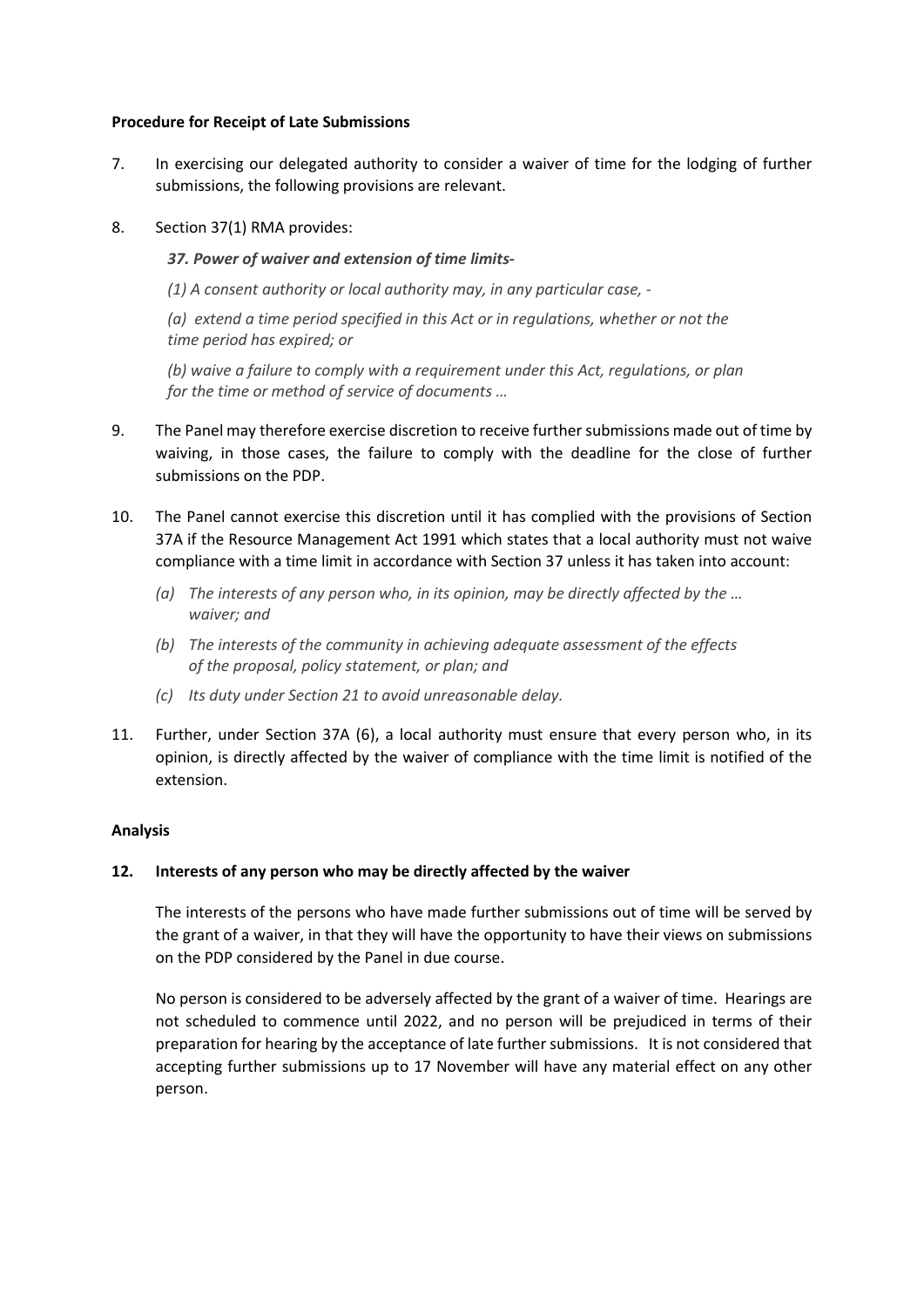# **13. The interests of the community in achieving adequate assessment of effects of the proposed district plan**

The further submissions raise matters that can be addressed through the hearings process on the PDP and that are within the scope of matters raised by other submissions. It is in the interest of the community to test the provisions of the PDP and these further submissions will assist that process. It is also a matter of natural justice to allow the fullest participation in the development of policy under the RMA.

## **14. The Council's duty under Section 21 to avoid unreasonable delay**

The receipt of the late further submissions is not anticipated to cause an unreasonable delay in terms of the processing of the Proposed District Plan generally. There is no risk to the Council's ability to meet its duty to avoid unreasonable delay.

**15. A local authority must ensure that every person who, in its opinion, is directly affected by the waiver of compliance with a time limit is notified of the extension**

The only persons considered to be affected by the waiver at this stage are the persons who made the late further submissions. These further submitters would be notified in writing that a waiver has been granted in respect of their further submission.

16. The Panel note the requirement for further submitters to serve their further submission on the original submitter within 5 working days, and assume this requirement has been complied with.

### **Consideration of Submissions raising Trade Competition Issues**

- 17. Our Second Memorandum and Direction of the Hearing Panel noted that three submissions had identified that these submitters could gain an advantage in trade competition and two of those stated they were not directly affected by an effect on the environment. We directed that the submitters should have the opportunity to provide further information before we decided whether their submissions should be heard.
- 18. On 17 November 2021, Ms Price provided a letter on behalf of the two submitters in question, Hatuma Lime Company and Te Mata Mushroom Land Company Ltd, recording that sections 3 and 4 (which relate to clause 6(3) and (4) of Schedule 1, Resource Management Act 1991) had been incorrectly filled in on the submission forms for both submitters.
- 19. Having read her explanation, we are satisfied that neither submitter could gain an advantage in trade competition by their submission, and both submissions can continue to be heard in the usual way.

### **RESOLUTION**

1 - Having taken into account the matters set out in Section 37A RMA, and in accordance with the authority delegated to us, we have resolved to accept all late submissions that have been received by Council before 5pm on 17 November 2021.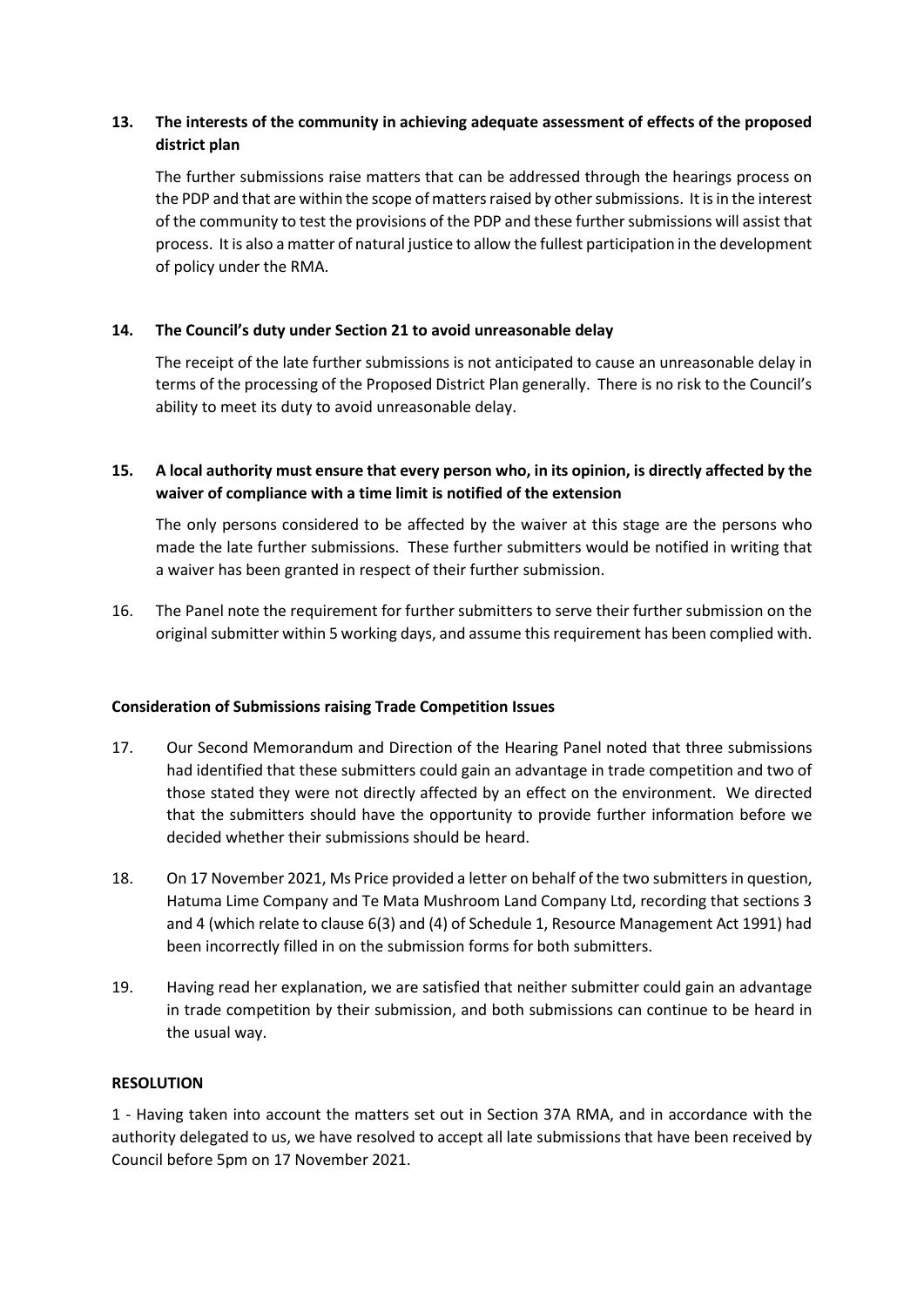2 – Having taken into account Ms Price's explanation in her letter dated 17 November 2021, we note the error in the submission forms filed for Hatuma Lime Company and Te Mata Mushroom Land Company Ltd and record our view that neither company is precluded from pursuing its submission by Clause 6(3) or (4), First schedule, Resource Management Act 1991.

Special Purpose Committee: Independent Hearing Commissioners Schofield (Chair), Maaka, Lovell and Crs Atkin, Taylor and Burne.

Rus Suped

Robert Schofield Chair 18 November 2021